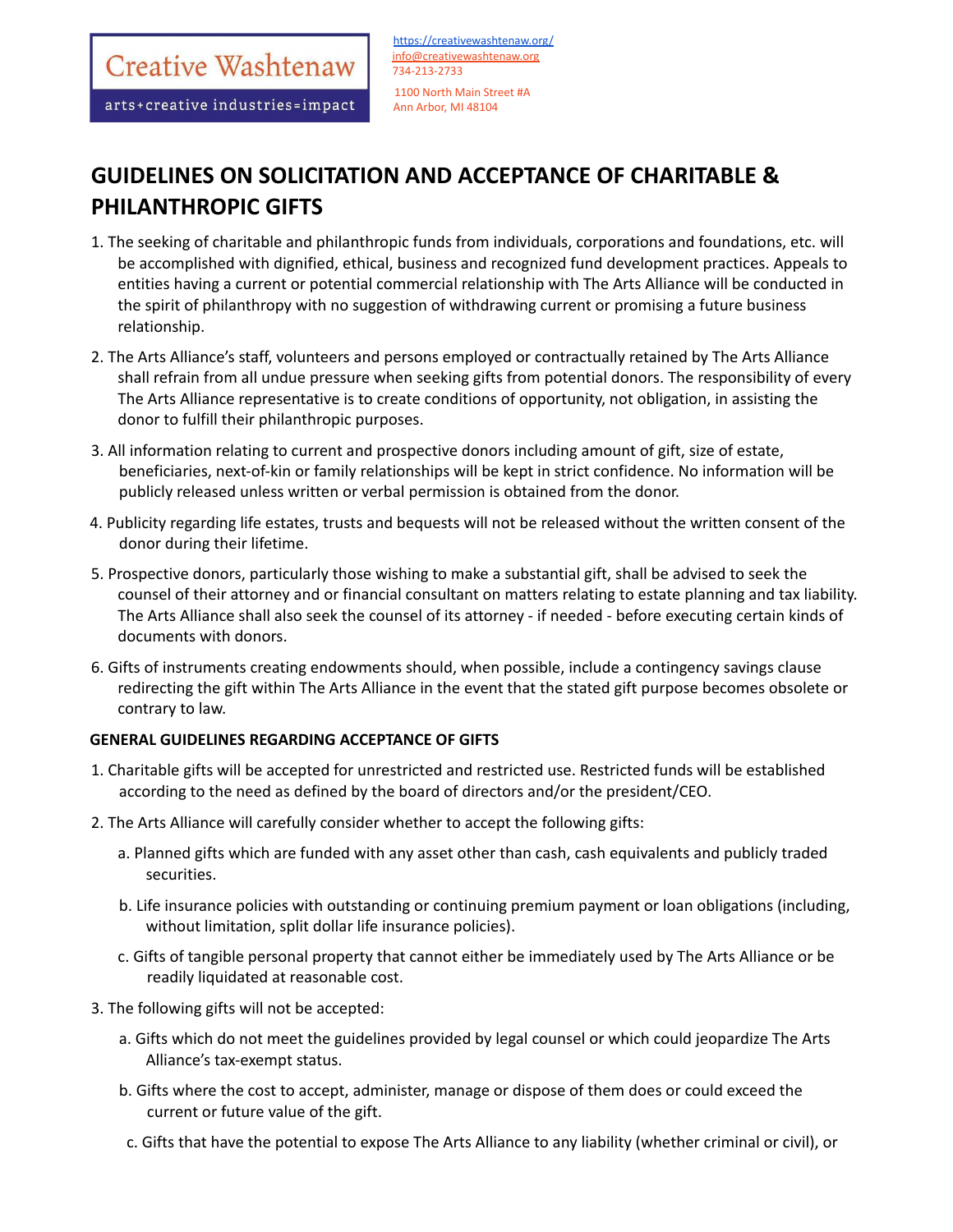would violate any law, rule or regulation of any governmental or quasi-governmental authority.

d. Gifts whose acceptance would reflect poorly on The Arts Alliance, or raise legal, ethical, policy or practical concerns for The Arts Alliance.

# **GUIDELINES ON GIFTS OF CASH**

- 1. Gifts in the form of checks or cash, intended for The Arts Alliance should be sent to The Arts Alliance's office on the day they are received.
- 2. All gifts of checks or cash receipts received will be deposited in a financial institution as soon as possible and no later than the first day of business day after their receipt.
- 3. Procedures for Handling Cash and Checks refer to Appendix C CASH, CHECK, CREDIT CARD RECEIPT PROCESSING
- 4. In instances where the specific use is unclear or inappropriate, the available details about the gift should be brought to the immediate attention of The Arts Alliance's president/CEO or CEO.
- 5. Upon receipt of any cash gift of \$10,000 or more IRS Form 8300 will be completed by The Arts Alliance's president/CEO (or the assigned staff) and forwarded to the Internal Revenue Service.
- 6. The Arts Alliance will provide all donors a gift acknowledgment letter including "quid pro quo contributions". A quid pro quo contribution is payment made partly as a contribution and partly for goods or services provided to the donor by The Arts Alliance. An example of a quid pro quo contribution occurs when a donor gives The Arts Alliance \$100.00 for a concert ticket valued at \$40.00. In this example, \$60.00 would be deductible.
	- a. The written gift acknowledgement statement must:

i) Inform the donor that the amount of the contribution that is deductible for federal income tax purposes is limited to the excess of any money (and the value of any property other than money) contributed by the donor over the value of goods or services provided by The Arts Alliance and,

- ii) Provide the donor with a good-faith estimate of the value of the goods or service that the donor received.
- iii) Include The Arts Alliance's Tax/Employer Identification Number (TIN/EIN): 23-7099789

# **GUIDELINES ON GIFTS OF SECURITIES**

- 1. Gifts of readily marketable securities will be accepted by The Arts Alliance.
	- a. Donated securities should be sent by certified or registered mail, or hand delivered. A stock power of attorney form, signed by the donor and naming The Arts Alliance as transferee, should be sent in a separate envelope, again using certified or registered mail.
	- b. Donors may instruct their broker or agent to transfer securities to The Arts Alliance as gifts. The donors should instruct their broker to "immediately notify The Arts Alliance of the gift and to request instructions for correct handling of the securities. Securities and certificates do not need to be issued in the name of The Arts Alliance. Only signed stock "power of attorney" are required by The Arts Alliance to effect title transfer.
	- c. The Arts Alliance's Broker of Record (as of 2.21.20 The Arts Alliance has no Broker of Record)

Company Name

Contact Name Title

Address City ST Zip

Contact phone Contact email

*Depository Trust Company* (DTC) number(s)

d. The Arts Alliance will maintain a copy of all contents and the instructions of security gifts transmitted, including the envelope in the donor's file. The postmark on the envelope determines the date for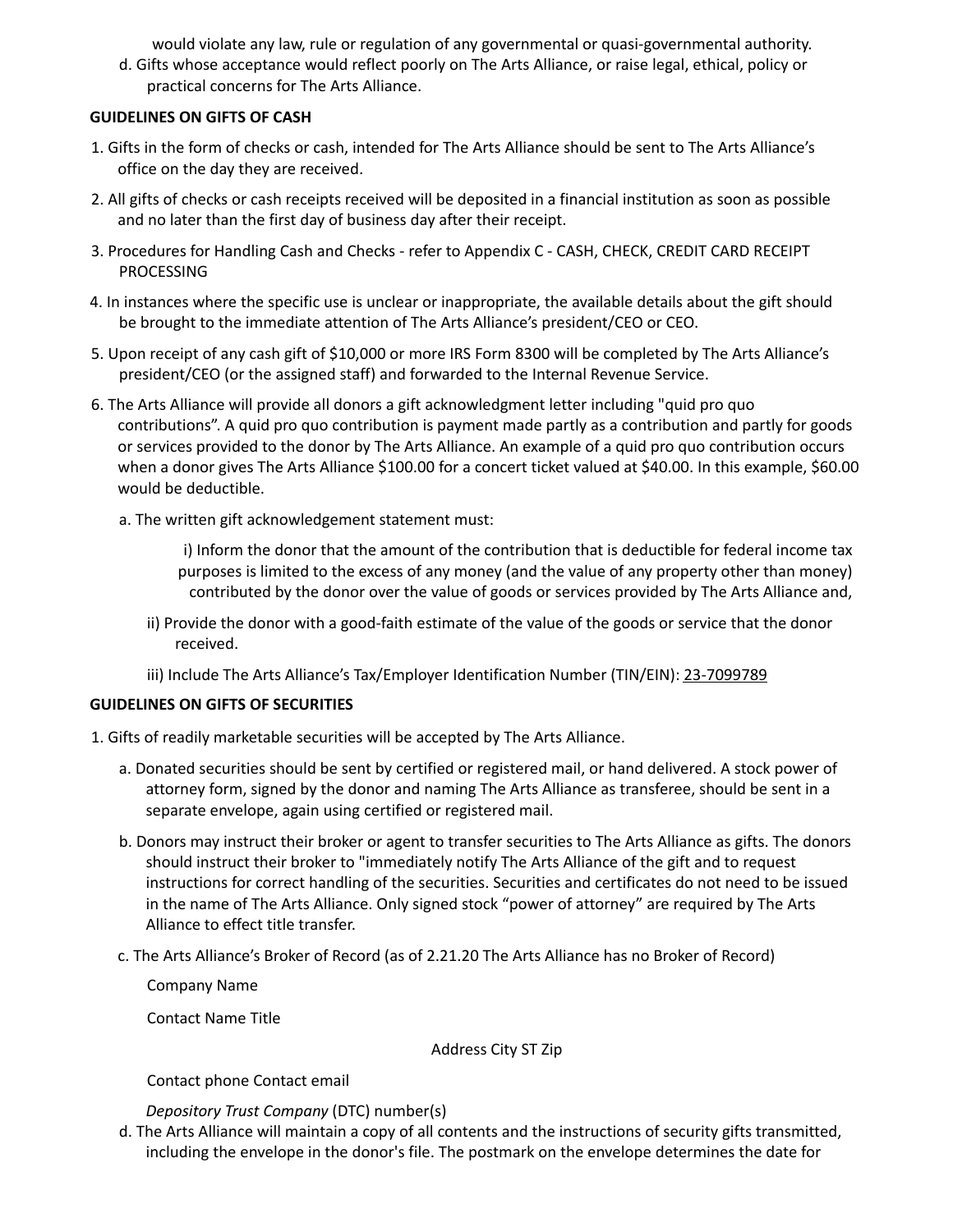computing the value of the gift for the donor's charitable deduction.

- e. Upon receipt of marketable securities the following dispositions may occur by recommendation of the The Arts Alliance board or president/CEO.
	- i) As a general policy, the securities will be sold immediately upon receipt through a broker selected by The Arts Alliance. If restricted by the donor, the cash realized will be applied to the appropriate fund in accordance with their wishes. If there is no donor restriction, it will be placed in the unrestricted fund.
	- ii) In selected instances, with The Arts Alliance board or president/CEO's approval, the securities may be retained by The Arts Alliance for their dividend in paragraph 1, above. If determined to be advantageous, the dividends realized may be applied to a Dividend Reinvestment Plan to purchase additional stock. When sold, the cash received will be applied as in paragraph 1, above.
- f. The Arts Alliance's business manager, upon direction of the board or president/CEO:
	- i) may authorize the sale of any security in whole or in part to fund approved projects or programs. The proceeds of sale shall be applied, as in paragraph 1, above.
- 2. Gifts of securities that will not be accepted.
	- a. Securities which, in the opinion of The Arts Alliance's board or president/CEO, have no apparent value, or whose value is non-assessible, (excepting the exercise price on warrants for publicly traded securities) or in any way could create a liability for The Arts Alliance.
	- b. Non-publicly traded stocks which have not been appraised by a qualified, independent appraiser, or approved by The Arts Alliance's board or president/CEO for gifting.
- 2. Valuation and Gift Acknowledgement donor recognition of gifts of stocks, bonds, debentures, etc., regularly traded on an exchange will be valued at the mean between the high and low prices at which the security was traded on the date of acceptance. If there were no sales on that date, the value shall be determined by taking the weighted average of the means between the highest and lowest sales on the nearest dates before and after the date of acceptance.

# **GUIDELINES ON GIFTS OF REAL PROPERTY**

- 1. Procedure For Initial Processing of Potential Gifts
	- a. The Arts Alliance's president/CEO will have overall responsibility for handling inquiries, negotiating with donors, assembling the documentation, presenting the gift for acceptance to the The Arts Alliance president/CEO and/or board and marketing real property gifts. All inquiries regarding real property will be referred to or coordinated with The Arts Alliance's president/CEO.
- 2. Authority to Negotiate The Arts Alliance's president/CEO will have the authority to negotiate with donors, retain appraisers, surveyors, Realtors and other technical consultants and to execute agreements subject to The Arts Alliance approval. Assuming such activities follow approved procedures and assuming such agreements follow the form approved by The Arts Alliance's legal counsel, this authority to act will not require review or further approval.
- 3. Board of Directors's Responsibility In all instances of gifts of real property, the board of directors has final determination of accepting or rejecting the gift.
- 4. Evaluation of Potential Gifts
	- a. Property and report form: Upon initial inquiry, potential donors will be asked to complete a property inquiry form and return it to The Arts Alliance's president/CEO with appropriate maps and documentation.
	- b. Liens and encumbrances: Property which is subject to liens, unpaid mortgages, deeds of trust, judgment liens, unpaid taxes or assessments, mechanics' liens or other encumbrances will be evaluated as "bargain sales". (A bargain sale is an arrangement whereby a donor offers property to The Arts Alliance at a price significantly below its market value.)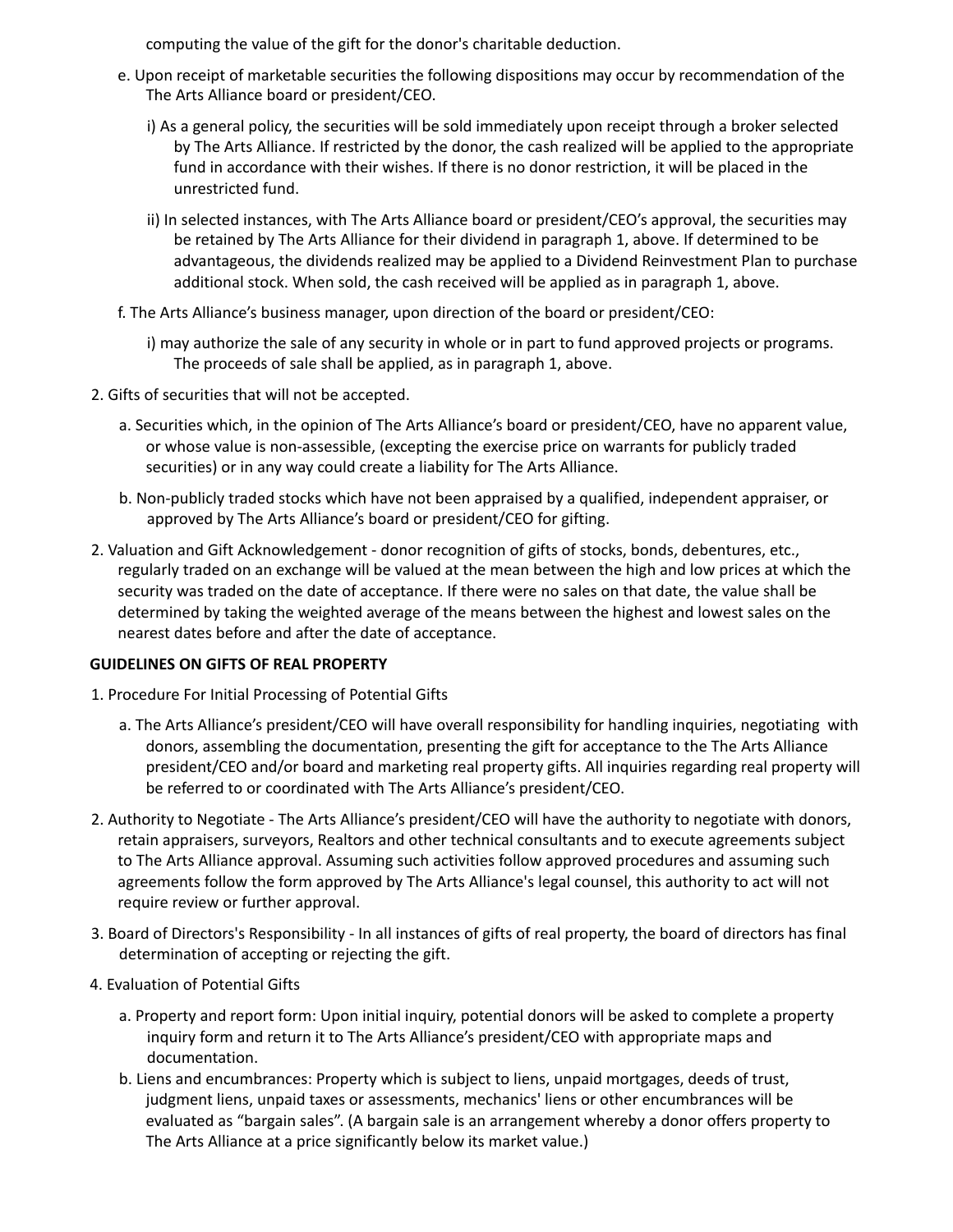- c. Properties subject to encumbrances will be considered for acceptance only if evaluation convincingly demonstrates that the property can be sold at a price which exceeds the aggregate amount of the encumbrances and any costs associated with satisfying them.
- 5. Field evaluation: If initial information indicates that an offer is serious and if the property seems potentially profitable, a member of The Arts Alliance staff or an authorized representative will visit the property. A representative may be a local realtor as The Arts Alliance's president/CEO may deem appropriate.
	- a. The purpose of the visit will be:
	- b. To identify any potential problems not evident from initially supplied information. c. To identify any

environmental conditions that would argue against The Arts Alliance sale of property.

- d. To identify any potential environmental problems (such as the presence of toxic chemicals or other pollution). The EPA Checklist will serve as the basis for this analysis. If any indications of possible pollution exist, The Arts Alliance's president/CEO will decide either to forego the gift or to retain consultants to undertake more detailed analysis.
- 6. Market evaluation: Whenever practicable, arrangements will be made to have a realtor analyze the property to evaluate the existence of a market for such property. The Arts Alliance's president/CEO may, at their opinion, request that the donor provide such an evaluation from a realtor acceptable to The Arts Alliance's president/CEO.
- 7. Expense budget: The Arts Alliance's president/CEO (or the assigned staff) will prepare a budget outlining all the projected expenses associated with the acceptance of all proposed real property. The budget will include consideration of the factors set forth.
- 8. Authority to Accept Real Property: Upon completion of the evaluation, The Arts Alliance's president/CEO will present the proposed gift to the board of directors. The board of directors will have the final authority to accept or refuse a real property gift.
- 9. Authority to Refuse Gifts of Real Property: The board of directors may refuse any offered real property, that is judged not to be in the best interests of The Arts Alliance.

# **10. Procedure for Accepting Real Property**

- a. Prior to agreeing to accept the gift of any real property The Arts Alliance will obtain title certification. Prior to acceptance, The Arts Alliance's president/CEO shall consider the need for title insurance and require such insurance in appropriate cases. When deemed appropriate, The Arts Alliance may purchase title insurance with approval of the The Arts Alliance's president/CEO.
- b. Prior to, or upon transfer of title to The Arts Alliance, the donor and The Arts Alliance will sign an agreement (approved by legal counsel) stating the terms of the gift, which shall specify that there are no restrictions of The Arts Alliance's right to use or convey the property.
- c. Prior to, or upon transfer of the property to The Arts Alliance, The Arts Alliance will purchase sufficient insurance to protect the The Arts Alliance from losses due to physical damage or liability claims that might arise.
- d. The Arts Alliance will have an appraisal prepared by a professional real estate appraiser (appraisers should be certified by Member Appraisal Institute) for the purpose of determining the market value of the property. When deemed appropriate, The Arts Alliance may accept a statement by a realtor in lieu of a formal appraisal.
- e. The Arts Alliance may request physical and environmental inspections be conducted and a survey of the property be completed if necessary.
- f. Responsibility of the Donor
	- i) The donor will be responsible for complying with all applicable legal requirements.
	- ii) The donor will be responsible for obtaining his/her own appraisal for the purpose of establishing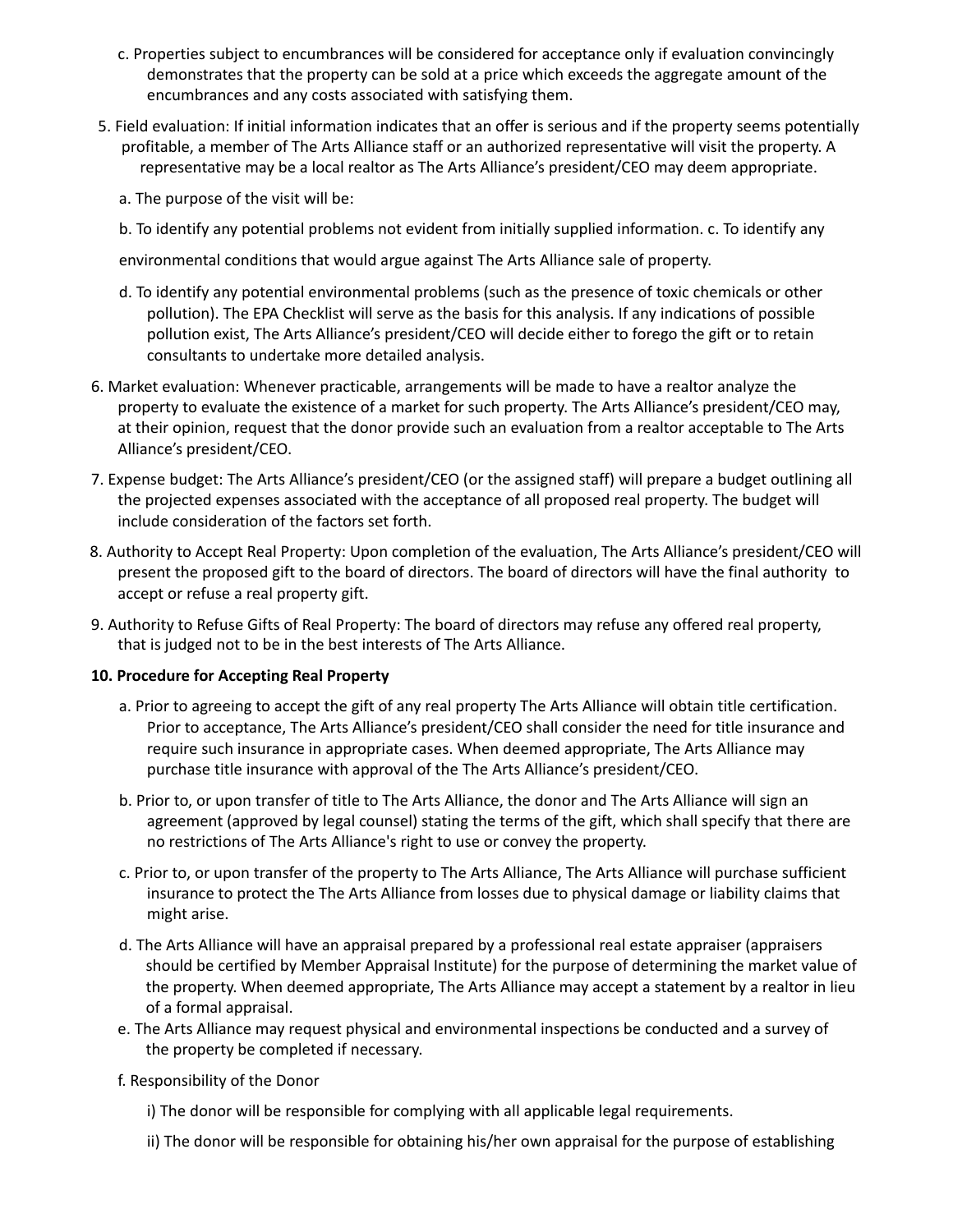the value of the gift for federal income tax purposes.

- iii) Donors will be encouraged to discuss contemplated bequest of real property before finalizing their Wills. Property that is bequeathed to the The Arts Alliance will be evaluated like other real property gifts.
- iv) The donor will provide a statement certifying that to the donor's knowledge no hazardous waste or materials have been used or stored on the property.
- v) The donor is responsible for providing to The Arts Alliance form 8283, together with evidence of filing such form with the IRS.
- g. What The Arts Alliance Will Not Do
	- i) Except in extraordinary circumstances, The Arts Alliance will not pay for legal assistance, appraisals or other services on behalf of the donor. In the event that The Arts Alliance does contemplate making such payments in connection with a proposed conveyance, the property may be evaluated as though it were subject to liens and encumbrances (Paragraph IV. B.).
	- ii) The Arts Alliance will not establish or corroborate the value of any property for the purpose of substantiating the donor's income tax charitable deduction.
- h. Marketing Real Property
	- i) After accepting real property, arrangements will be made to sell the property through a qualified real estate professional.
	- ii) Local zoning ordinances, land-use plans and community attitudes will be considered in marketing real property.
	- iii) While it is anticipated that in most circumstances the sale price will equal or exceed the appraised value of the property, the terms of the sale will take into account current market conditions, availability of financing and other factors.
	- iv) Any offer that is below 70 percent of the appraised value must be approved by the board of directors.
	- v) Any financing offered by The Arts Alliance to a purchaser shall be approved by the board of directors. Such terms must be secured by a mortgage or deed of trust on the property. The priority of such mortgage with respect to other liens or encumbrances will be within the discretion of the board of directors, provided that, if such mortgage does not have first priority, then the total value of all liens or encumbrances shall not exceed 50 percent of the actual sale price (including the lien of The Arts Alliance).
- i. Internal Procedures
	- i) All files pertaining to real property will be maintained by The Arts Alliance's president/CEO (or the assigned staff).
	- ii) Deeds to real estate properties will be stored in The Arts Alliance finance files and duplicate copies will be maintained by The Arts Alliance.

#### **GUIDELINES ON GIFTS OF PERSONAL PROPERTY**

#### **1. Gifts of Works of Art and Other Collectibles**

- a. Art and other collectibles purchased and self-created, will be accepted with the following conditions:
	- No commitment will be made to keep the art or other collectibles if not suitable for The Arts Alliance display.
	- The Arts Alliance retains the right to sell the gift.
	- If a work of art or other collectibles have appreciated since being acquired by the donor, the donor will be informed that the gift may not be related to The Arts Alliance's "charitable purpose" and that the same tax deduction may be less than if given to an art museum.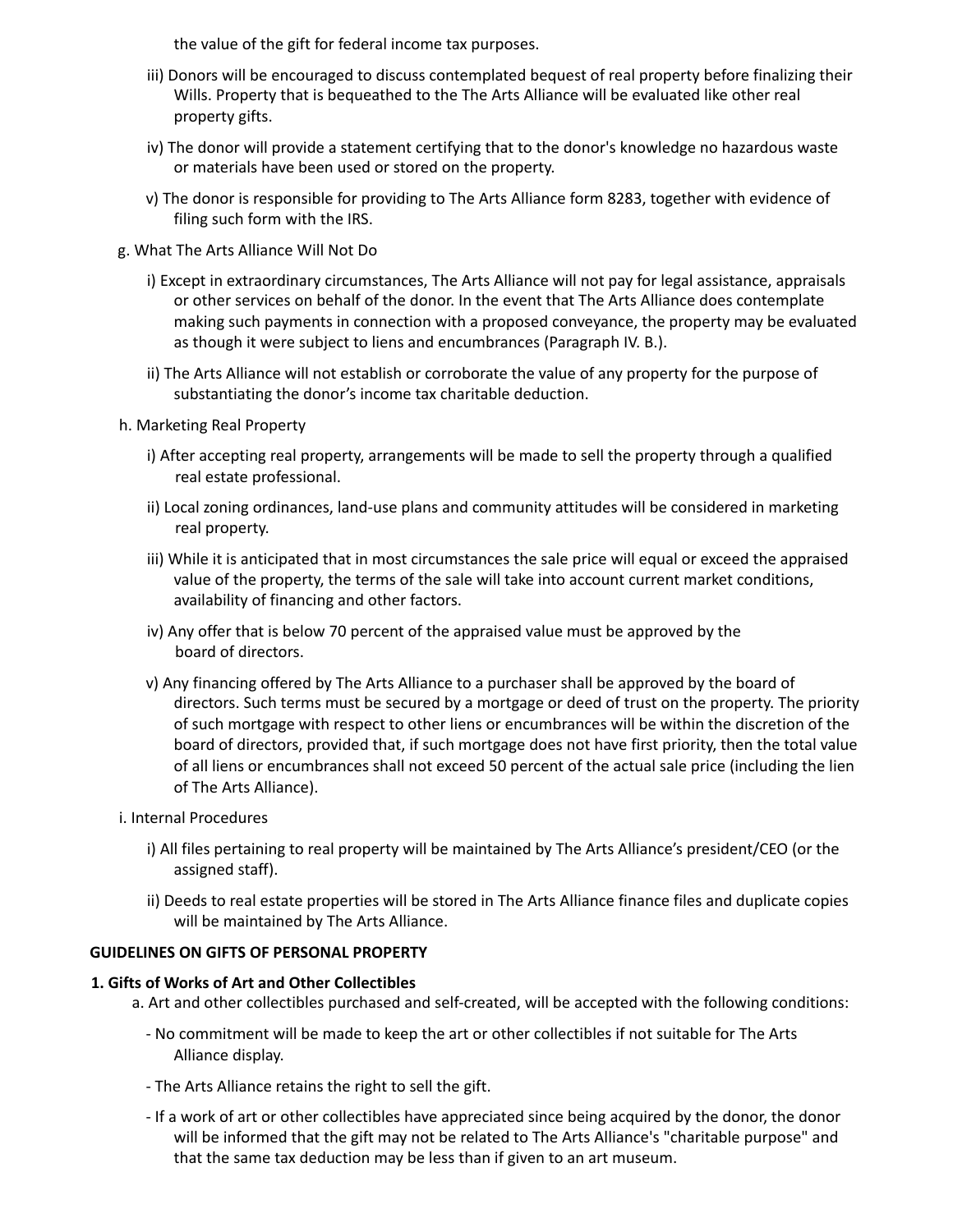- It is the donor's responsibility to secure, arrange or pay for appraisals to establish their charitable income tax deduction.
- Unless an independent appraisal is provided, the gift will be carried on The Arts Alliance's financial records at \$1.00.
- Recognition of the gift will be the same as for others with no special or individual plaques displayed on the work itself unless otherwise authorized by The Arts Alliance.
- Enter the gift into the log of non-cash contributions file.

## **2. Gifts of Automobiles and Other Vehicles**

- a. Automobiles and other types of vehicles with a minimum retail book value of \$2,500 will be acceptable by The Arts Alliance only if they are in working order and easily salable.
- b. The Arts Alliance retains the right to sell the gift.
- c. The asset value of vehicles will be determined by the retail "blue book" price.
- d. The Arts Alliance will sell the vehicles to a wholesale dealer in an "as is" condition with the condition on the sale that The Arts Alliance is to be held harmless for all representation or condition.
- e. The Arts Alliance will advise the potential donor of the following IRS requirements:
	- i) The donor must complete IRS Form 8283 if the total claimed value exceeds \$500. (Copy of Form 8283 found in this manual.)
	- ii) The donor must have a written appraisal by a qualified appraiser on all gifts in excess of \$5,000.
		- (1) A qualified appraiser cannot be the donor, an The Arts Alliance's president/CEO, an The Arts Alliance director or persons employed by or related to the donor or The Arts Alliance.
		- (2) The qualified appraiser will be required to certify Form 8283 for the donor.
		- (3) The appraiser agrees that his fee was not based upon a percent of the appraised value.
- f. The Arts Alliance's president/CEO (or the assigned staff) will complete Section B, Part I (Form 8283) (Donee Acknowledgment) if properly completed by the donor.
- g. The Arts Alliance is required to complete IRS Form 8282 (Donee Information Return) and send a copy to the donor and the IRS under the following conditions:
- h. The Arts Alliance sells, transfers or disposes of the property within two years after the date of the receipt of the contribution if the original value declared exceeded \$500.
- i. Enter the gift into the log on non-cash gifts contributions file.

#### **3. Gifts of Watercraft and Marine Items**

- a. Watercraft and other marine items will be acceptable by The Arts Alliance only if they are in working order and easily salable. Prior to acceptance, The Arts Alliance or its assignee will make a physical inspection.
- b. The Arts Alliance retains the right to sell the gift.
- c. The asset value of the watercraft will be determined by the retail price in the
- d. "Official Marine Guide" and/or any other recognized marine appraisal guide. However, if the value of the gift is more than \$5,000, it is the donor's responsibility to secure, arrange or pay for appraisals to establish their charitable income tax deduction. The appraisal must be made by a competent appraiser.
- e. The Arts Alliance will assume the cost of maintenance, insurance mooring and storage from the date of acceptance forward.
	- f. The Arts Alliance will insure the watercraft for its appraised value upon receipt of proof of ownership.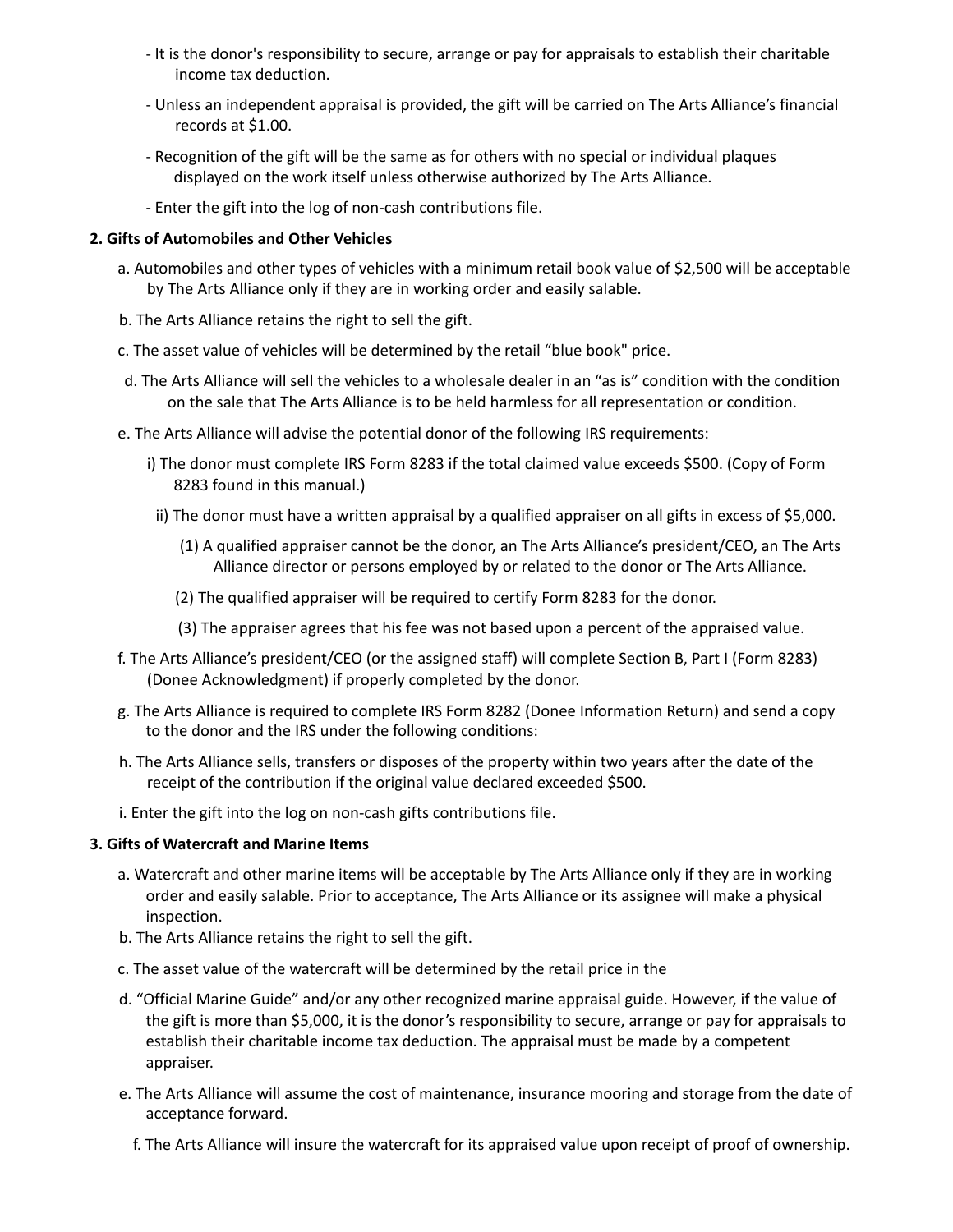- g. The Arts Alliance may use this appraisal to determine a reasonable asset value for The Arts Alliance books and a suggested retail sales price. The Arts Alliance may request a second independent appraisal or may require its own appraisal prior to establishing gift value.
- h. The Arts Alliance will obtain three bids from watercraft and marine dealers for the item.
- i. The Arts Alliance will sell all watercraft to the highest bidder in an "as is" condition, with the condition of the sale that The Arts Alliance is to be held harmless for all representations or condition.
- j. The Arts Alliance will advise the potential donor of the following IRS requirements:
	- i) The donor must complete IRS Form 8283 if the total claimed value exceeds \$500. (Copy of Form 8283 is found in this manual.)
		- ii) The donor must have a written appraisal by a qualified appraiser on all gifts in excess of \$5,000.
			- (1) A qualified appraiser cannot be the donor, The Arts Alliance's president/CEO, an The Arts Alliance board member or person employed by or related to the donor or The Arts Alliance.
			- (2) The qualified appraiser will be required to certify Form 8283 for the donor.
	- iii) The Arts Alliance's president/CEO (or the assigned staff) will complete section B, Part I (Form 8283) (Donee Acknowledgment) if properly completed by the donor.
	- iv) The Arts Alliance is required to complete IRS Form 8282 (Donee Information Return) and send a copy to the donor and the IRS under the following conditions:
		- (1) The Arts Alliance sells, transfers or disposes of the property within two years after the date of the receipt of the contribution if the original value declared exceeded \$500.
		- (2) Enter the gift into the log of non-cash contributions file.

## **4. Gifts of Aircraft**

- a. Aircraft will be accepted under the following conditions:
	- i) The owner has an airworthy certificate for the aircraft from the Federal Aviation Authority (F.A.A.) and there are no outstanding liens on the aircraft.
	- ii) The owner will furnish the last annual inspection report and log books for the airframe and engine.
	- iii) The owner will furnish The Arts Alliance an affidavit that he/she is the rightful owner of the aircraft and the log books are correct.
- b. The Arts Alliance will verify with the F.A.A. that the aircraft is free of liens prior to acceptance.
- c. The Arts Alliance will assume the cost of maintenance, storage and insurance from the date of acceptance forward.
- d. It is the donor's responsibility to secure, arrange or pay for appraisals to establish their charitable income tax deduction. The appraisal must be made by a competent and recognized appraiser.
- e. The Arts Alliance may use this appraisal to determine a reasonable asset value for The Arts Alliance's books and a suggested retail sales price. The Arts Alliance may request a second independent appraisal or may require its own appraisal prior to establishing gift value.
- f. The Arts Alliance will advise the potential donor of the following IRS requirements: i) The donor must

complete IRS Form 8283 if the total claimed value exceeds \$500. ii) The donor must have a written

appraisal by a qualified appraiser on all gifts in excess of \$5,000.

(1) A qualified appraiser cannot be the donor, The Arts Alliance's president/CEO, an The Arts Alliance board member or person employed by or related to the donor or The Arts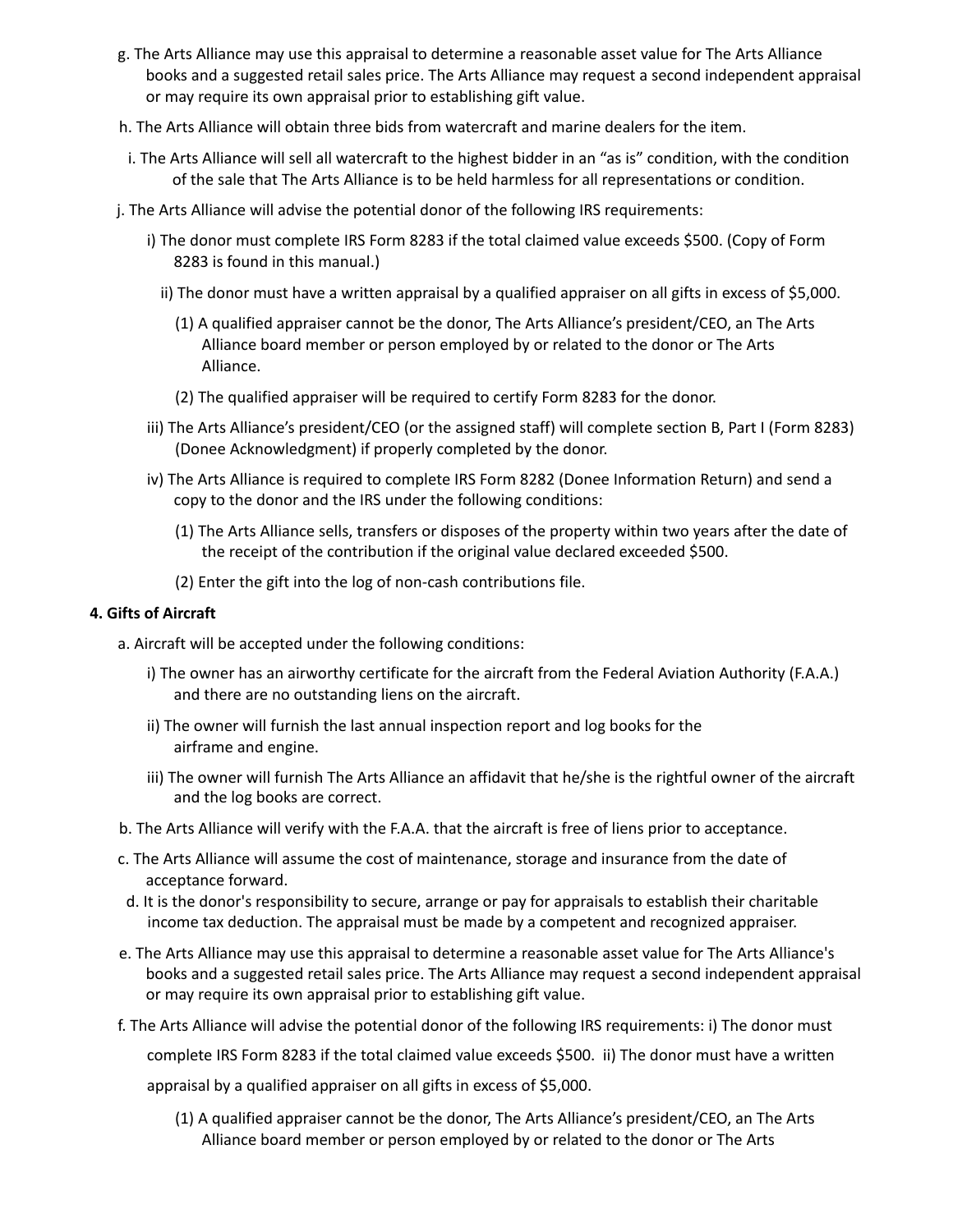Alliance.

- (2) The qualified appraiser will be required to certify Form 8283 for the donor.
- (3) The appraiser agrees that his fee was not based upon a percent of the appraised value.
- g. The Arts Alliance's president/CEO (or the assigned staff) will complete Section B, Part I (Form 8283) Donor Acknowledgment if properly completed by the donor.
- h. The Arts Alliance is required to complete IRS Form 8282 (Donee Information Return) and send a copy to the donor and the IRS under the following conditions:
	- (1) The Arts Alliance sells, transfers or disposes of the property within two years after the date of the receipt of the contribution if the original value declared exceeded \$500.
- i. Enter the gift into the log of non-cash contributions file.

## **5. Gifts of Furniture and Other Miscellaneous Personal Property**

- a. General provisions of accepting any gift rests with the The Arts Alliance's president/CEO (or the assigned staff) under the following conditions:
	- i) They are easily salable.
	- ii) They are useful to The Arts Alliance.
	- iii) The Arts Alliance will retain the right to sell the item.
- b. Other considerations before deciding to accept or reject gifts of personal property will be:
	- i) Cost of selling.
	- ii) Storage cost.
	- iii) Transportation cost.
	- iv) Maintenance and repair
	- v) Location of property.
- c. A valid independent appraisal will be provided by the donor to:
	- i) Determine the donor's charitable income tax deduction.
	- ii) Establish an asking price for resale.
	- iii) Establish the value for carrying the assets on the The Arts Alliance's records.
- d. The Arts Alliance will advise the potential donor of the following IRS requirements: i) The donor must complete IRS Form 8283 if the total claimed value exceeds \$500. ii) The donor must have a
	- written appraisal by a qualified appraiser on all gifts in excess of \$5,000.
		- (1) A qualified appraiser cannot be the donor, The Arts Alliance's president/CEO, an The Arts Alliance board member or person employed by or related to the donor or The Arts Alliance.
		- (2) The qualified appraiser will be required to certify Form 8283 for the donor.
		- (3) The appraiser agrees that his fee was not based upon a percent of the appraised value.
- e. The Arts Alliance's president/CEO (or the assigned staff) will complete Section B, Part I (Form 8283) Donee Acknowledgment if properly completed by the donor.
- f. The Arts Alliance is required to complete IRS Form 8282 (Donee Information Return) and send a copy to the donor and the IRS under the following conditions:
	- (1) The Arts Alliance sells, transfers or disposes of the property within two years after the date of the receipt of the contribution if the original value declared exceeded \$500.